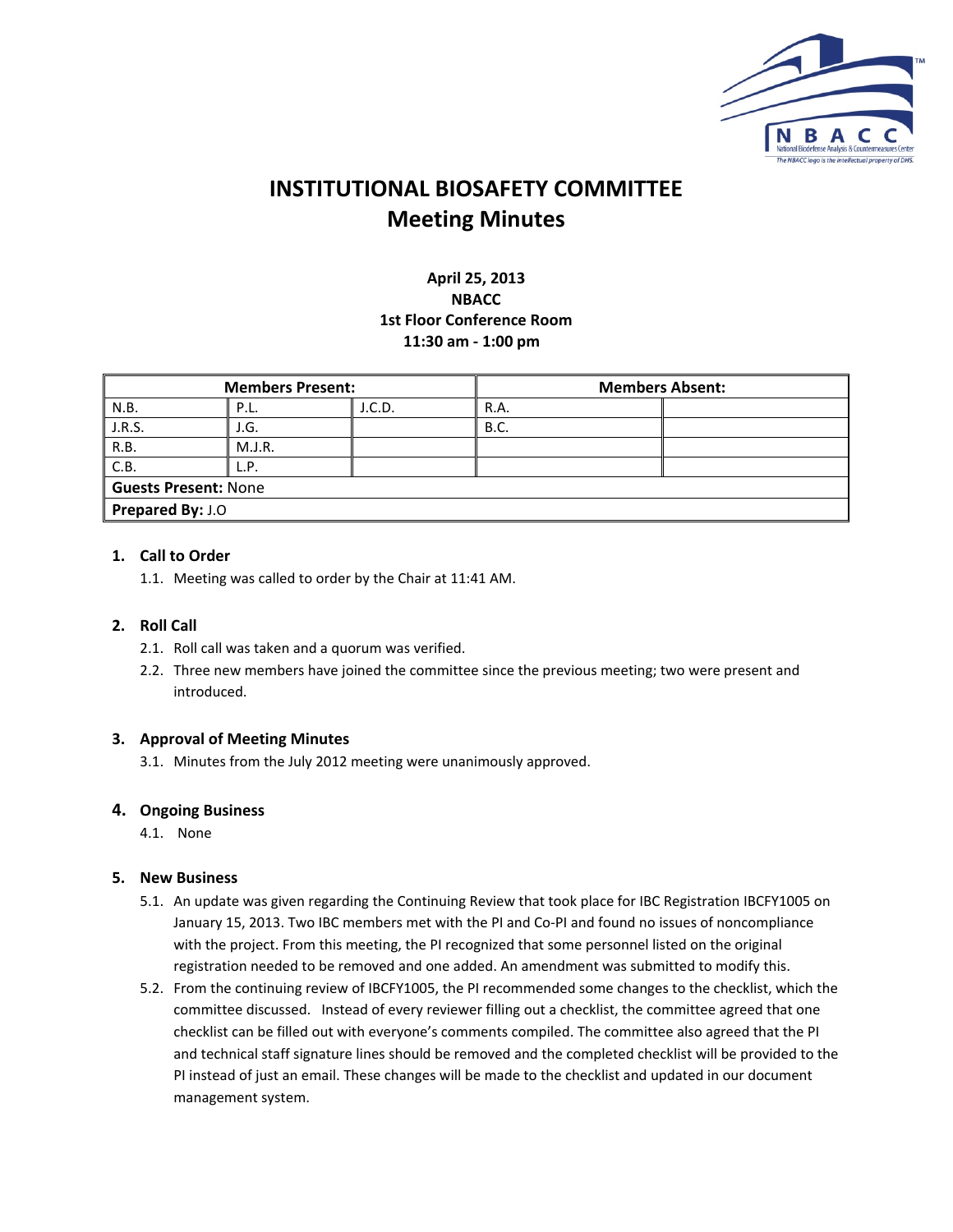- 5.3. An amendment to add and remove personnel was received for IBC Registration IBCFY1005 and approved on January 15, 2013.
- 5.4. The committee discussed what training requirements would be needed for personnel who are added on IBC Registrations and amendments. On the current amendment form, there is a drop down box which asks if training has been completed with a "Yes/No" answer. The committee determined that this column is not needed because the PI already assures through their signature that the personnel have been adequately trained in microbiological techniques, procedures for responding to accidents, and safety practices required to work with the materials approved in the project. Also, this training is tied to personnel access (escorted or not) to any lab that they are working in, therefore access would not be granted until training is complete. The ICA will edit the form to remove this column, which will also reflect the main registration form. The committee also discussed the possibility and potential need for a basic, non-project specific rDNA/IBC training for all staff on projects. This might include a training slide set on SharePoint with a signature page to document completion of the training.
- 5.5. The Chair provided the committee with a summary of the updates to the NIH Guidelines.
- 5.6. The committee reviewed newly submitted registration IBC‐13‐0013. The PI gave a summary of the project before recusing himself. The committee discussed the risk and procedures of the project. A motion was made to approve the registration by L.P. and seconded by J.R.S. and approved unanimously.
- 5.7. The ICA gave a brief summary of the IBC's SharePoint website, including navigation and content.

### **6. Action Items**

- 6.1. The ICA will make edits to the Continuing Review Checklist (81‐001‐F05).
- 6.2. The ICA will make edits to the Registration Amendment (81‐001‐F02).

#### **7. Housekeeping Items**

7.1. Next meeting is scheduled for Thursday, May 23, 2013, 11:30‐1:00, NBACC Building.

# **8. Adjourn**

The meeting was adjourned at 12:57pm.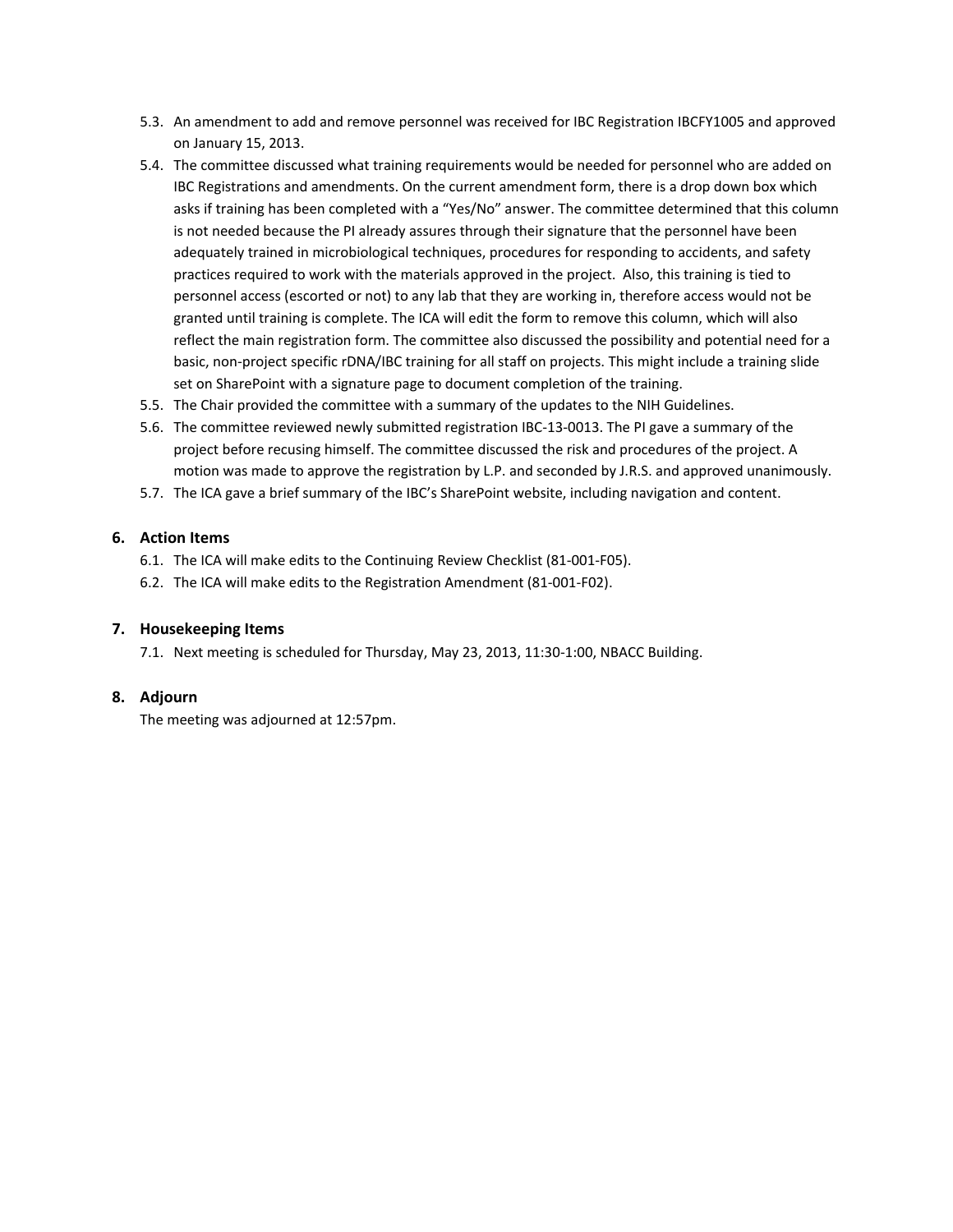

# **INSTITUTIONAL BIOSAFETY COMMITTEE Meeting Minutes**

# **July 25, 2013 NBACC 1st Floor Conference Room 11:30 am ‐ 1:00 pm**

| <b>Members Present:</b>     |        | <b>Members Absent:</b> |  |  |  |
|-----------------------------|--------|------------------------|--|--|--|
| N.B.                        | M.J.R. | P.L.                   |  |  |  |
| J.R.S.                      | L.P.   | C.B.                   |  |  |  |
| R.B.                        | I.C.D. | R.L.                   |  |  |  |
| S.B.                        | B.C.   | J.G.                   |  |  |  |
| <b>Guests Present: None</b> |        |                        |  |  |  |
| Prepared By: J.O            |        |                        |  |  |  |

# **1. Call to Order**

N.B. called the meeting to order at 11:40 AM.

#### **2. Roll Call**

A quorum was verified. The Chair thanked R.A. for her service on the committee and welcomed a new member, R.L.

#### **3. Approval of Meeting Minutes**

The April 2013 meeting minutes were reviewed. J.C.D. motioned for approval and S.B. seconded the motion. The minutes were unanimously approved with one abstention.

#### **4. Ongoing Business**

4.1. The ICA updated the committee that the suggested changes were made to the Continuing Review Checklist and it is currently still in process in the document management system.

#### **5. New Business**

5.1. The committee reviewed newly submitted registration IBC‐13‐0014. The PI gave a summary of the project before recusing himself. The committee discussed the risk and procedures of the project. A clarification was requested in Section 5.3.1 regarding relevant characteristics and the source. Additionally, a clarification was requested in Section 6.2 to be more specific regarding NIH Guidelines Section III-D-2-A. A motion was made by B.C. to approve the registration pending the requested modifications. This was seconded by R.B. and approved unanimously with one recusal.

#### **6. Action Items**

6.1. None.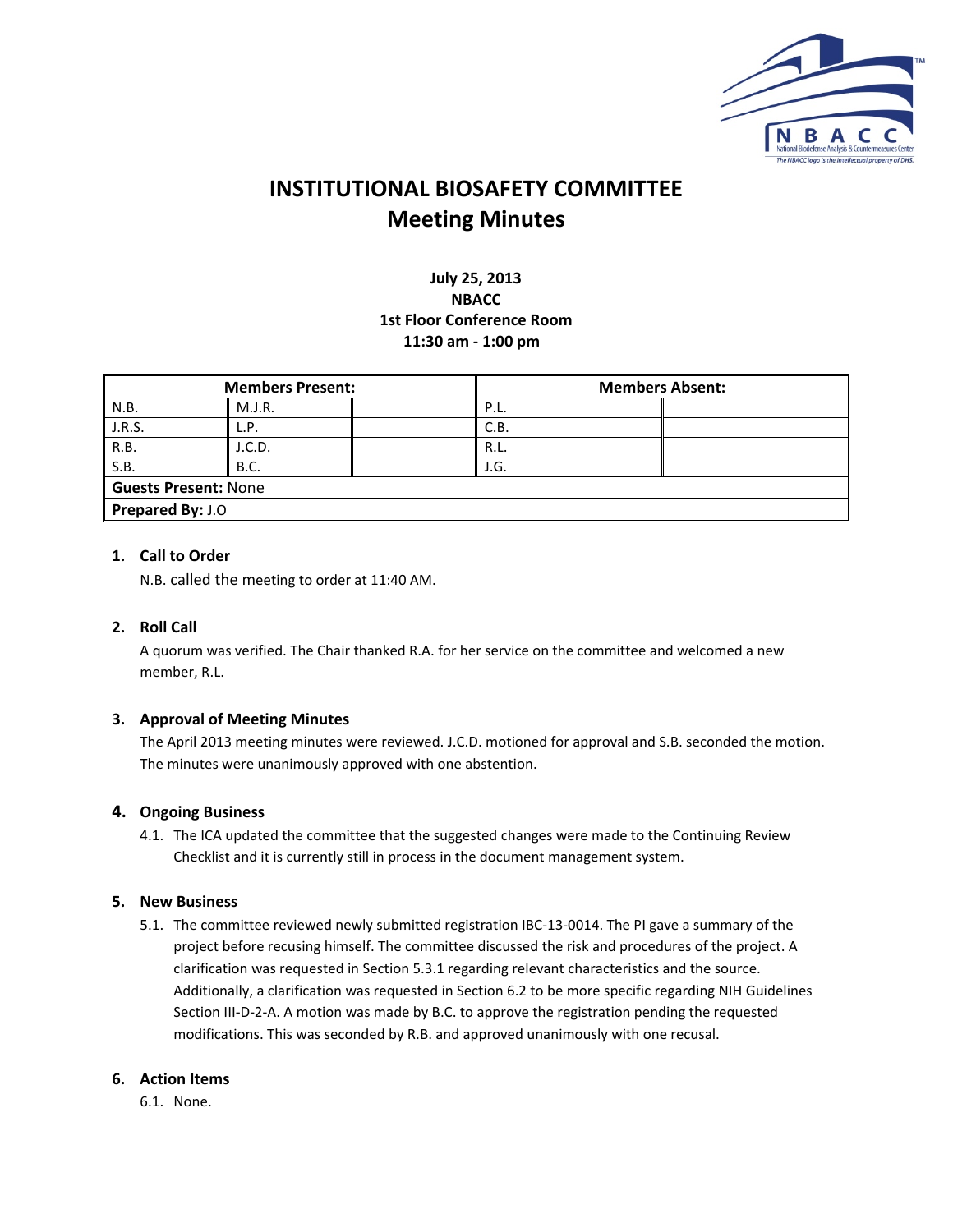# **7. Housekeeping Items**

7.1. Next meeting is scheduled for Thursday, August 22, 2013, 11:30‐1:00, NBACC Building.

# **8. Adjourn**

The meeting was adjourned at 12:00pm.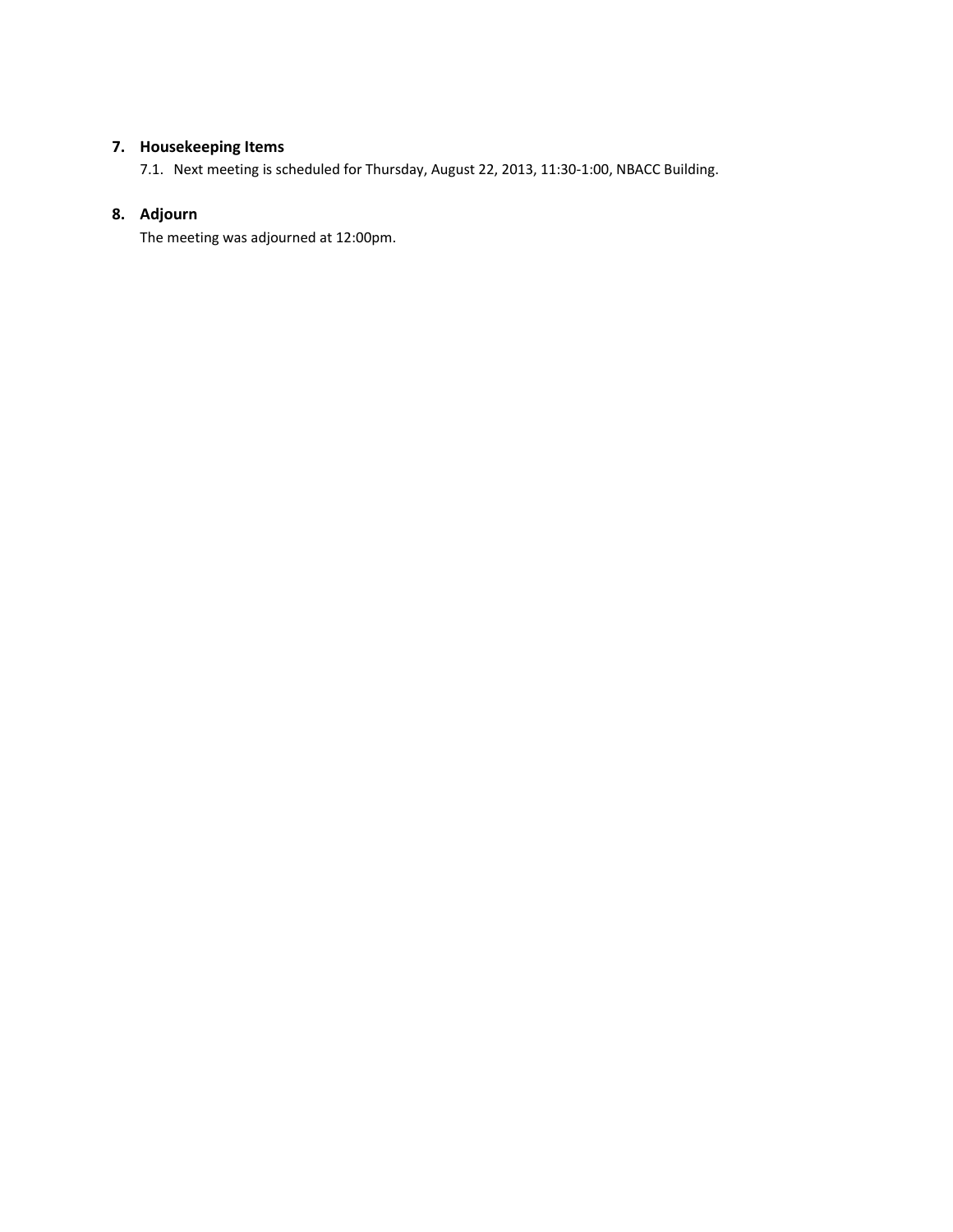

# **INSTITUTIONAL BIOSAFETY COMMITTEE Meeting Minutes**

**December 5, 2013 NBACC 1st Floor Conference Room 11:30 am ‐ 1:00 pm**

| <b>Members Present:</b>     |             |      |        | <b>Members Absent:</b> |  |  |
|-----------------------------|-------------|------|--------|------------------------|--|--|
| N.B.                        | M.J.R.      | C.B. | P.L.   |                        |  |  |
| J.R.S.                      | L.P.        | J.G. | J.C.D. |                        |  |  |
| R.B.                        | R.L.        |      |        |                        |  |  |
| S.B.                        | <b>B.C.</b> |      |        |                        |  |  |
| <b>Guests Present: None</b> |             |      |        |                        |  |  |
| Prepared By: J.O            |             |      |        |                        |  |  |

# **1. Call to Order**

N.B. called the meeting to order at 11:40 AM.

#### **2. Roll Call**

A quorum was verified.

#### **3. Approval of Meeting Minutes**

The July 2013 meeting minutes were reviewed. J.G. motioned for approval and M.J.R. seconded the motion. The minutes were unanimously approved.

#### **4. Ongoing Business**

4.1. The ICA updated the committee that the IBC Registration form, 81‐001‐F01, has been updated to correspond with the March 2013 update of the NIH Guidelines and it is in the approval process in the document management system.

#### **5. New Business**

5.1. The committee discussed approving our meeting minutes via email instead of at the next convened IBC meeting since there are often 4‐6 months in between meetings. This would allow the members to review them within a timeframe that is easier to recall the events of the meeting. Also, it would allow the minutes to go through sensitivity review for posting to the website much quicker than the current process. J.G. motioned to allow the meeting minutes to be approved via email. This motion was seconded by B.C. and unanimously approved.